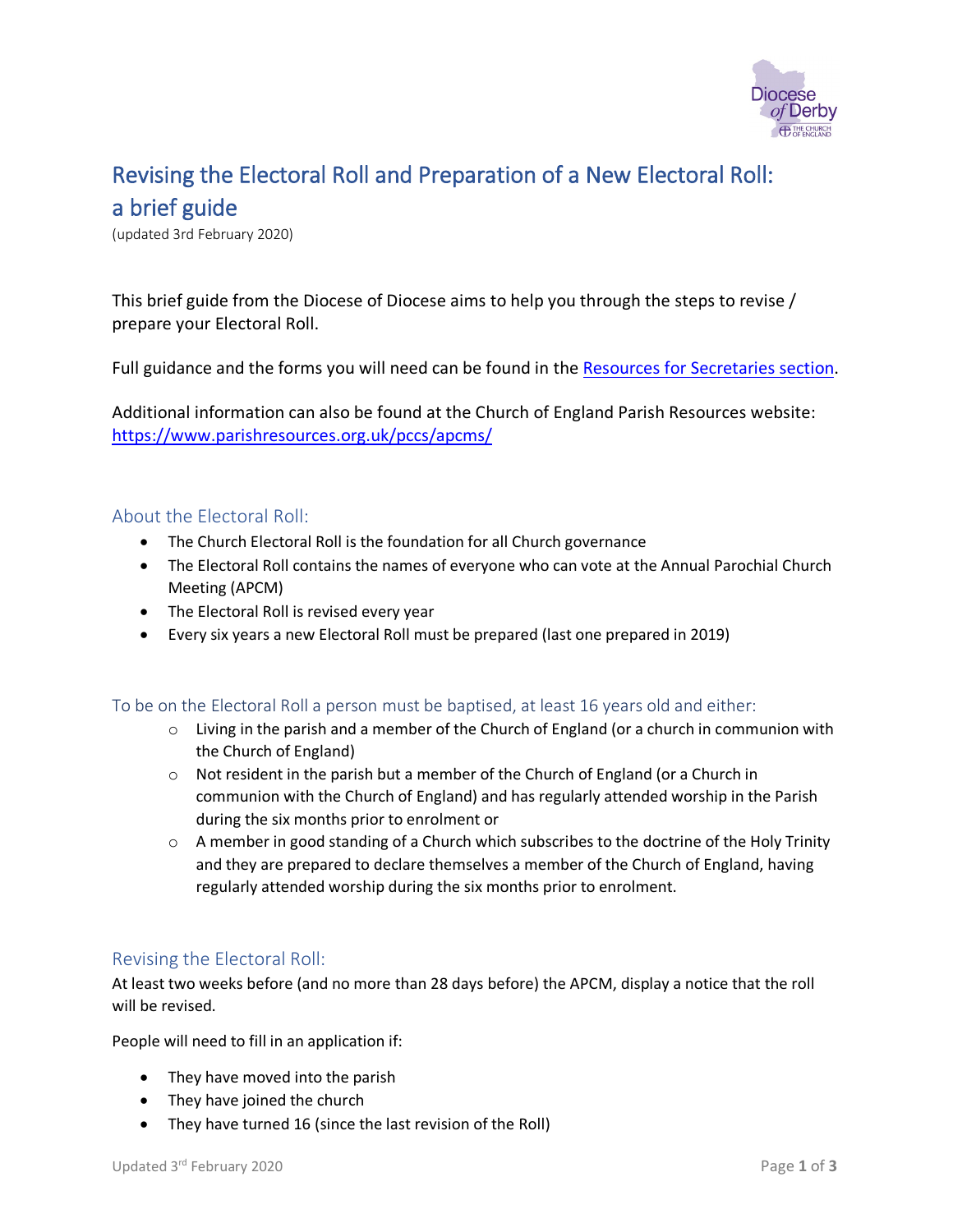- Each Parish should have one Electoral Roll, even if there is more than one place of worship within the Parish
- When someone leaves the Parish and the name is removed from the Electoral Roll, a notice should be sent to their new Parish
- When someone applies to be added to the Electoral Roll, a notice should be sent to their former Parish Electoral Roll Officer
- Announcements made in church on each of the Sundays while the notice is displayed
- Revision of the Roll completed not less than 15 days or more than 28 days before the APCM (which must be before 31st May)
- After the Roll is revised, no names to be added or removed until after the APCM
- Number certified includes members of daughter or district churches.

#### Preparing a New Electoral Roll: (Next due 2025)

- Must be done every six years (last completed 2019)
- Notice displayed near the main door of every Church in the Parish
- At least two months before the APCM
- Notice must stay up for at least 14 days
- Announcements made in Church during the 14 days that the notice is up to say that the Roll is being prepared
- PCC must ensure that reasonable efforts are made to let everyone on the old Roll know that a new Roll is being prepared
- Exception is anyone no longer qualified to be on the Roll (e.g. someone who no longer worships regularly in the Parish and lives outside the Parish)
- Members of the previous Roll need to fill in applications (no one is automatically included)
- New people may also apply by filling in an application for enrolment
- New Roll must be complete on a fixed date between 15 and 28 days before the APCM
- Completed new Roll is posted near the main church door at least 14 days before the APCM
- During this time corrections may be made (e.g. correcting a misspelling) but no new names added or removed.

### Annually after the APCM:

- Result of Elections completed
- Electoral Roll Certificate completed and signed
- Copy sent to Diocesan Secretary (Derby Church House, Full Street, Derby DE1 3DR or [enquiries@derby.anglican.org\)](mailto:enquiries@derby.anglican.org) **No later than 1 July 2020**.
- Copy of Electoral Roll Certificate posted near the principal door of the church for 14 days (and also posted at doors of any daughter churches for 14 days).

#### Timetable for Revising the Electoral Roll:

| <b>Action</b>                     | When it needs to happen                       |
|-----------------------------------|-----------------------------------------------|
| Put up the notice of the revision | At least 14 days before the start of revision |
| of the roll                       | (but not more than 28 days)                   |